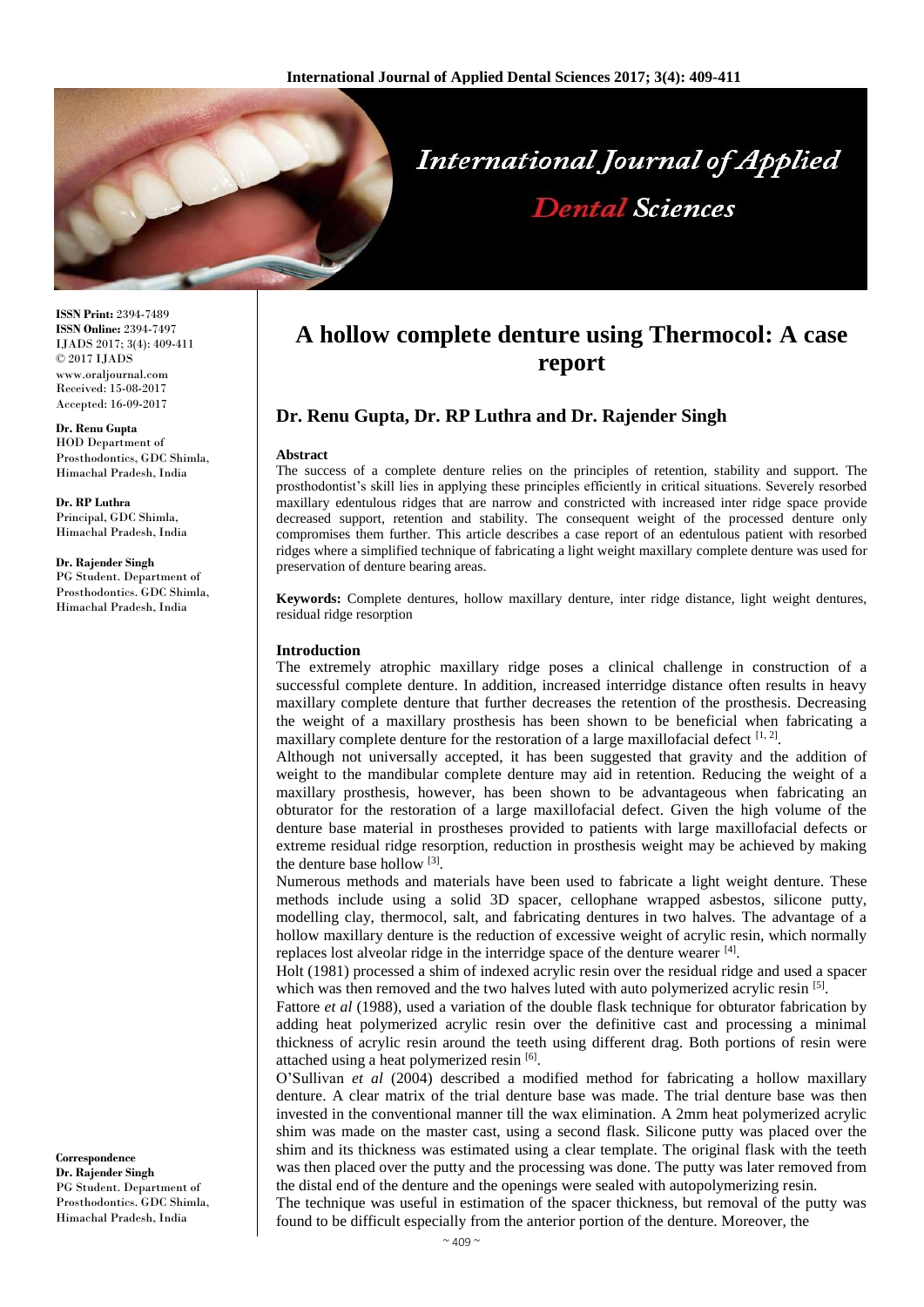International Journal of Applied Dental Sciences

openings made on the distal end had to be sufficiently large to retrieve the hard putty [3].

This clinical report describes a case report of edentulous patients with resorbed ridges by fabricating a light weight hollow maxillary complete denture using thermocol.

## **Case Report**

A 65 year old male patient reported to the Department of Prosthodontics of H.P. Government Dental College and Hospital, Shimla, with the chief complaint of difficulty in chewing food and wanted prosthetic rehabilitation for the same. (Fig.1) History revealed that patient was edentulous for past 4 years. Past medical history revealed no underlying systemic disorders.

Intraoral examination revealed resorbed maxillary and mandibular edentulous ridges with increased inter-ridge distance. Labial, buccal mucosa, hard palate, soft palate, and floor of mouth were normal. (Fig. 2) Hence, hollow maxillary complete denture and conventional mandibular denture was planned for this patient.



**Fig 1:** Pre-operative Extraoral Profile View.



**Fig 2:** Resorbed maxillary edentulous ridge.

# **Technique**

- 1. The maxillary denture was fabricated up to the trial denture stage in the conventional manner.
- 2. The land area of the cast was indexed using a conical bur at three points (one incisor and two molar region) and the trial denture was sealed to the definitive cast.
- 3. Trial denture with indexed cast was duplicated using irreversible hydrocolloid and poured with dental stone. A template of the duplicated trial denture was made with clear autopolymerising resin.
- 4. The trial denture was then processed in the standard manner upto the wax elimination stage.
- 5. Two layers of baseplate wax were adapted to the definitive cast in the drag. A second flask was used to invest this baseplate wax and processed in conventional manner to fabricate a heat cure denture base. (Fig. 3)
- 6. After deflasking the clear template was placed on the definitive cast with denture base using the indices in the land area as seating guides. A line was drawn on the clear template joining the cervical end of all teeth and another

line 2mm parallel to previous line towards the denture base was drawn. (Fig. 4)

- 7. An endodontic file with a rubber stop was used to measure the space between the template and the processed denture base in different region. (Fig. 5) Available space was calculated by subtracting the measured file length to the space between template and second line. Therefore, the spacer would occupy the area between the second line and the denture base.
- 8. A denser thermocol was placed over the bur roughened denture base along the ridge and luted with cyanoacrylate. (Fig. 6) The spacer thickness was modified according to the calculation done above, leaving 2 mm from the cervical end of teeth to the denture base.
- 9. The other half of the flask having teeth was removed and verification of complete closure of flask was done. Then acrylic resin was mixed, packed and processed in the conventional manner. Pre insertion occlusal corrections were made and the denture was inserted in the patient's mouth. (Fig. 7 and 8).



**Fig 3:** Processed heat cure record base



**Fig 4:** A line 2mm parallel to cervical line drawn.



**Fig 5:** File Used To Measure Space between Matrix and Base



**Fig 6:** Thermocol luted to the denture base.